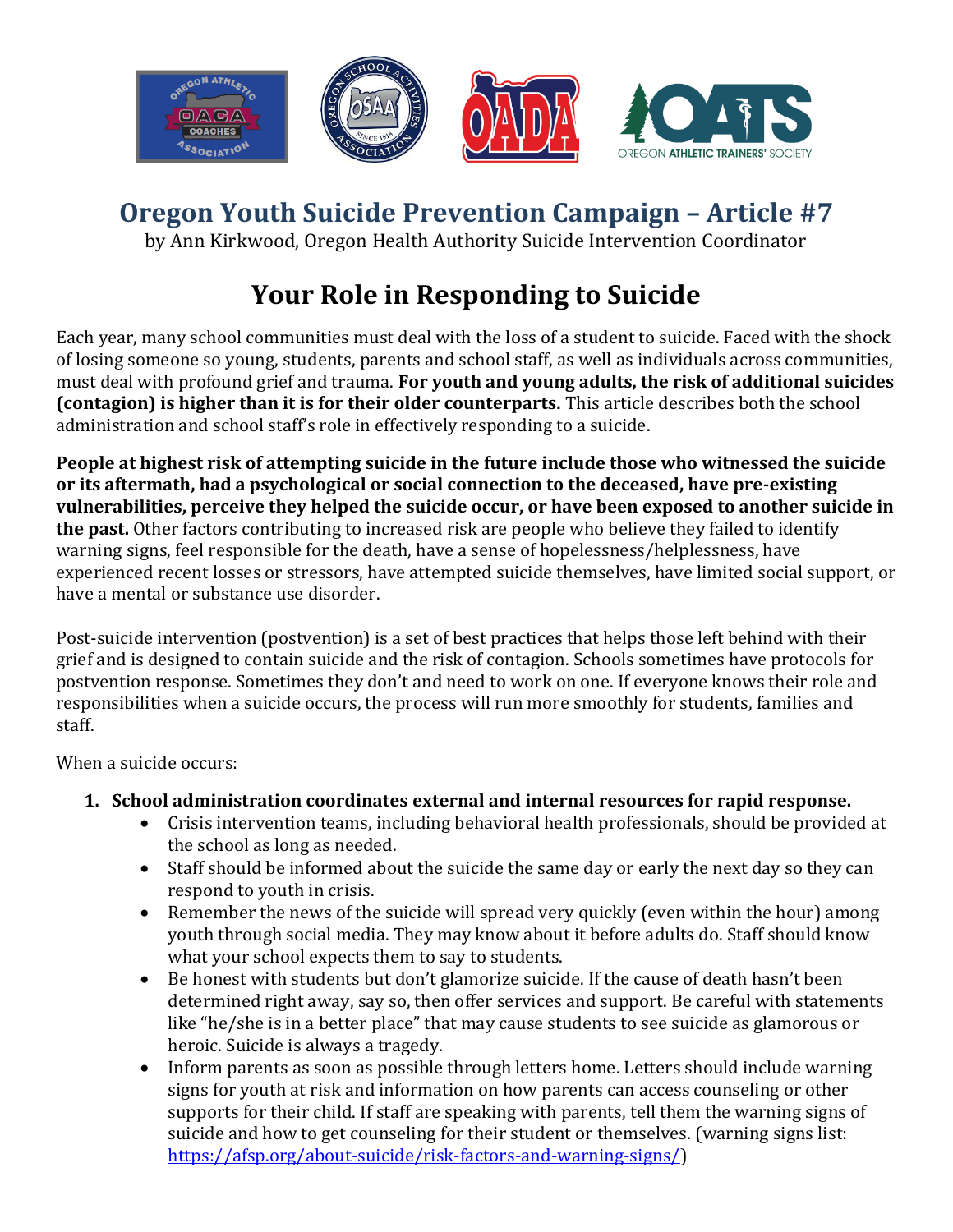Do not hold assemblies or broadcast the news over the announcements. Talk to students in small groups or individually. In talking to classes or teams, have a counselor on hand to watch for signs of distress.

#### **2. School administration and staff share information.**

- Make sure the cause of death is officially confirmed as a suicide.
- **Help students understand that suicide is no one's fault. They may be feeling guilt that they didn't do enough and need to understand that they are not responsible. Students dealing with guilt might need counseling support to cope.**
- Do not discuss the means of death or disclose other details. Youth already at risk of suicide can be impressionable.
- If the family does not want the suicide reported publicly, you can discuss it as a traumatic death, without mentioning suicide. Check on the statement the administration is issuing and share it as instructed.
- If reporters contact you, know who your spokesperson is and refer the reporter to them. Reporters may call you directly if the student who died was an athlete. Reporters should be provided best practices for reporting on suicide: [www.reportingonsuicide.org](http://www.reportingonsuicide.org/)

### **3. Identify those at risk in order to prevent contagion.**

- As athletic staff, you have a unique perspective on student needs. You may hear students talking or they may come to you as a trusted adult. Be ready to listen non-judgmentally in private, ask open-ended questions, and refer students to school resources as needed.
- Students may be close friends with the student who died and will need intensive help. But remember that other students are impacted and their grief needs to be addressed, too.
- If siblings attend other schools, extend intervention to those schools. Even athletes on a competing school's team can be impacted so staff there should be notified. Know who at your school will notify other schools.

### **4. Commemorate the deceased appropriately and safely.**

- Treat all student deaths the same.
- Don't create permanent or long-term memorials, such as dedicating all games to a youth for the next season, creating a memorial on the field or at the gym, or putting up benches, planting trees, etc. Permanent memorials can become locations for future suicides. At risk youth may be impressionable and see suicide as attractive if they observe special memorials for a classmate.
- Encourage students who want to commemorate their classmate to take on positive activities, such take up a collection for mental health books for the library, participate in a suicide prevention or mental health walk, or do a project on help seeking for depression and anxiety. Focus on mental health and help seeking instead of suicide.

#### **5. Address self-care for staff.**

 Remember that staff (including you), especially in a small town, may know the family, belong to the same church, or have social relationships with others who are close to the family. Make sure to address your reactions and the grief and trauma you can experience.

### **6. Link impacted parties to resources.**

 Let students and families know about counseling and other services available through the school. Remember that students may not recognize the need for services right away. Know what services are available over time as people grieve at their own pace.